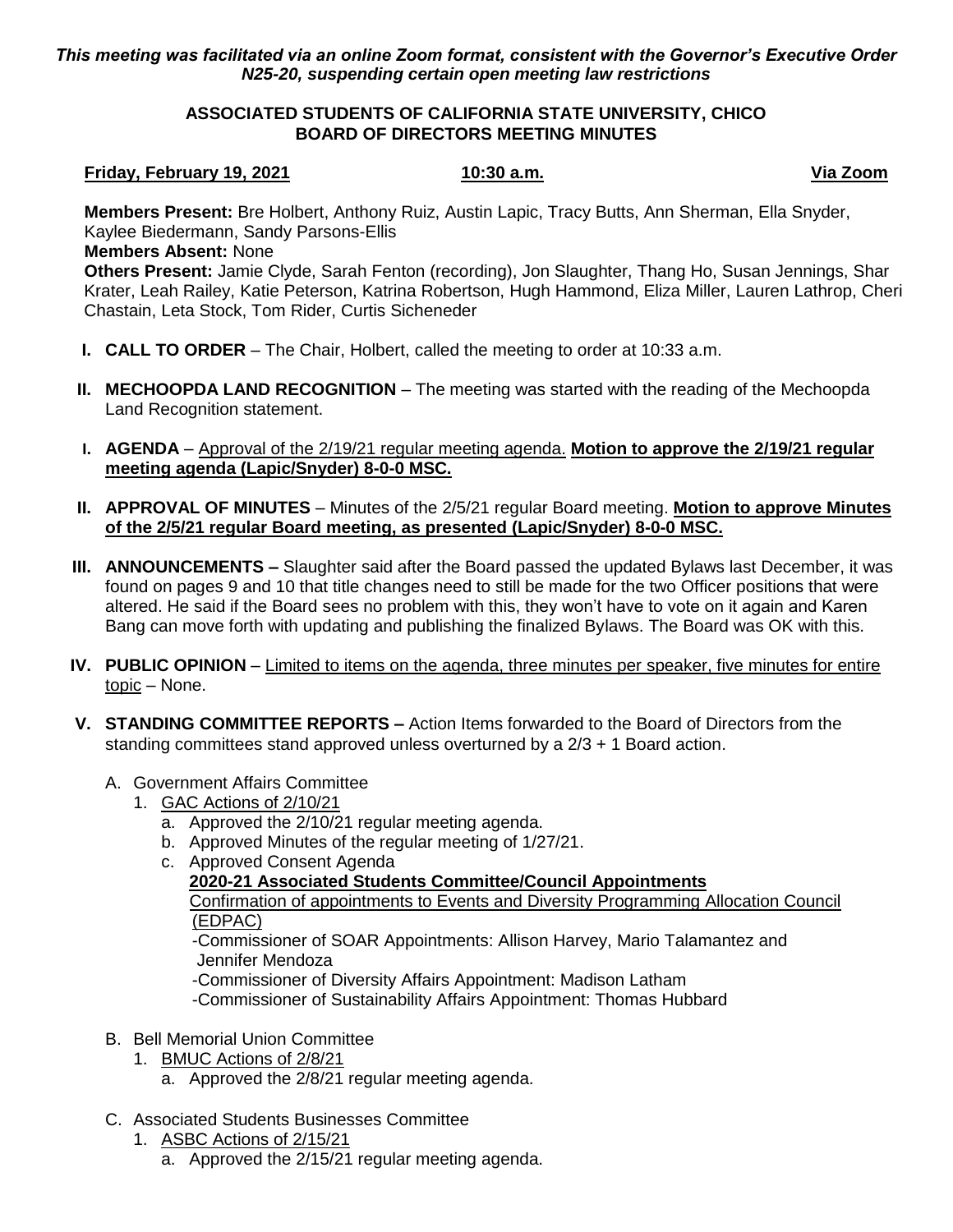b. Approved Minutes of the regular meeting of 2/1/21.

### **VI. BUSINESS**

- A. Action Item: Approval of Endorsement of CSU, Chico Climate Action and Resilience Plan 2.0. **Motion to approve Endorsement of CSU, Chico Climate Action and Resilience Plan 2.0, as presented (Sherman/Snyder).** Sherman said Chastain has been making sure there is good input. She said she is happy that this is coming forward and appreciates everyone's work. **7-0-1 MSC.** Chastain said she will now be removing the draft watermark from the document and getting it out sometime next week.
- B. Discussion Item: CSSA President and Chair visit to CSU, Chico AS Board of Directors meeting on March 5 – Ruiz said the California State Student Association (CSSA) President and Chair will be attending the March 5 BOD meeting which will be great because the potential Senator compensation increase will be on that agenda. There will be a moment during the meeting to give them a virtual tour of the Associated Students (AS) and Government Affairs. Holbert reminded the group that attendance is important for this meeting. Ruiz mentioned that CSU, Chico hasn't hosted a CSSA plenary meeting since fall 2018.
- C. Discussion Item: 12/31/20 Activity Fee Fund Budget vs. Actual Slaughter said the benchmark is at 50%. Total expenses is only at about 23% spent. Reasons for this are because modifications have been made after it was approved last spring. Savings have also come from having no student staff. Overall, Activity Fee is looking good. Clyde shared that being potentially partially open in the fall would then increase spending for the second half of the year as the AS would be doing hiring to get buildings back open.
- D. Discussion Item: 12/31/20 Combined Student Union and WREC/AO Summary Income and Expense Statement – Sicheneder said most expense line items are at or below the benchmark. He said utilities are behind the 50% mark due to the timing of billing, but water is almost at budget due to emptying and refilling the WREC pool in November.
- E. Discussion Item: 12/31/20 Dining Services Financials Lapic provided an overview of the Dining financials noting that this budget is meant to have a Net Income of \$0.
- F. Discussion Item: 12/31/20 AS Wildcat Store Financials Lapic shared where we currently are for income, expenses and transfers, net decreases for the month and year to date, and commission income.
- G. Discussion Item: 1/31/21 Follett Wildcat Store Financials Lapic shared the sales updates for textbooks, general books and un-imprinted gifts, general merchandise, technology sales, graduation/convenience/health and beauty, online sales, and overall totals for the month of January noting that the store was down 47% or \$388,816. Dr. Butts inquired about the return of the McGraw Hill Connect Packages as many students purchased a package only to have their instructors tell them to return it and purchase it online instead, when the package through the bookstore is indeed cheaper. She suggested having someone from the bookstore get on the chair's meeting calendar about this.
- H. Discussion Item: 12/31/20 Corporate Services Budget vs. Actual Income and Expenses Jennings said the corporate services areas are reimbursed by the areas of the AS. She shared where we are for income and expenses noting that each area is under the benchmark except corporate insurance.
- I. Discussion Item: Review of Investments Quarter ending 12/31/20.
	- 1. Local Agency Investment Fund and Certificates of Deposit Jennings said this is for the second quarter. She shared the average investments, interest earned, annualized return and investment balance for each area.